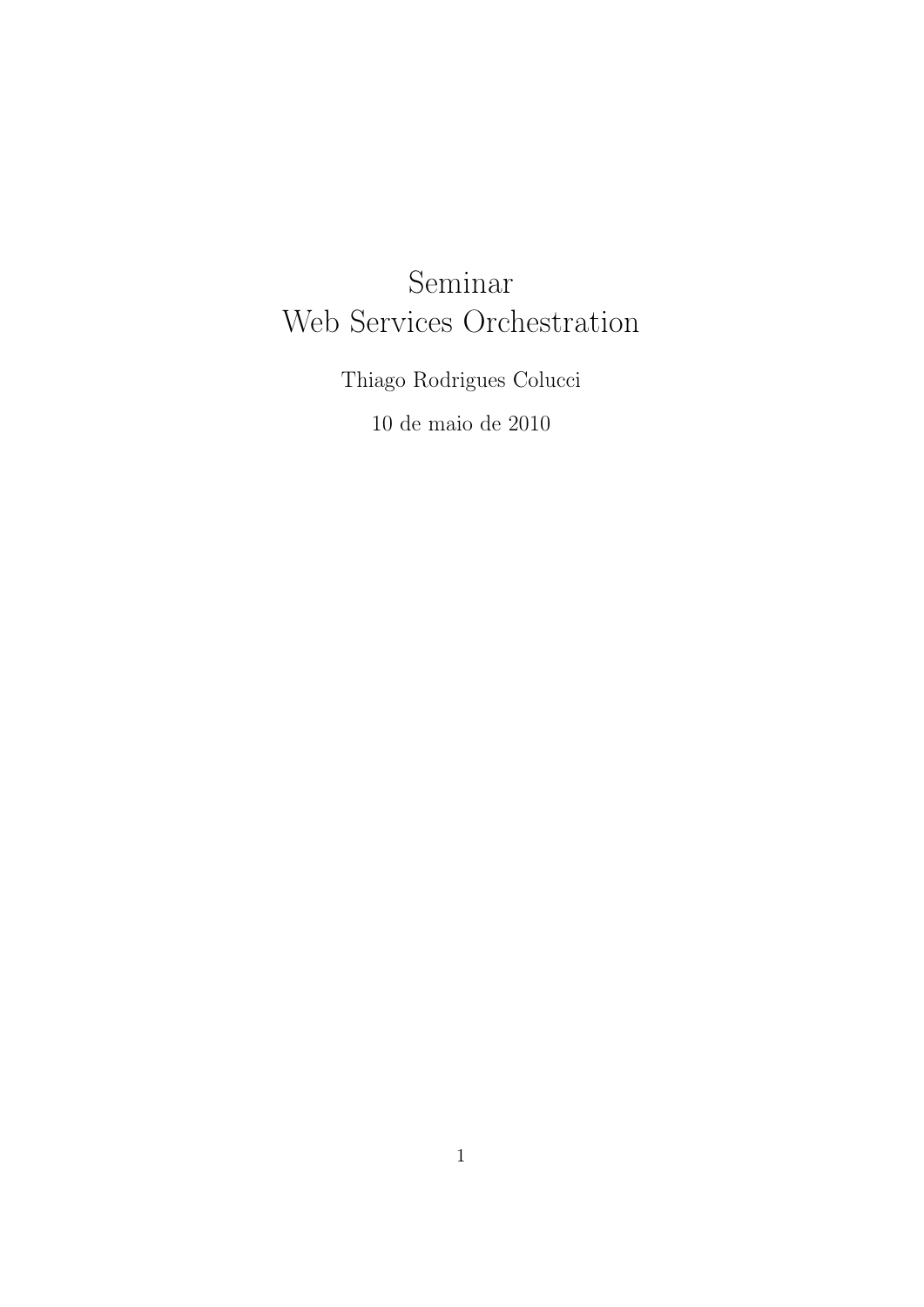# Sumário

| 1        |     | <b>Web Service</b>                                                                       | 3                        |
|----------|-----|------------------------------------------------------------------------------------------|--------------------------|
|          |     | <u>. A series and a series are a series and a series and a series and</u><br>What?       | 3                        |
|          | 1.2 | Why?                                                                                     | 3                        |
|          |     | 1.2.1                                                                                    | 3                        |
|          |     | Reusable application-components<br>1.2.2                                                 | 3                        |
|          |     | 1.2.3                                                                                    | 3                        |
|          | 1.3 |                                                                                          | $\overline{\mathcal{A}}$ |
| $\bf{2}$ |     | <b>Orchestration</b>                                                                     | $\boldsymbol{4}$         |
|          | 2.1 |                                                                                          | $\overline{A}$           |
|          | 2.2 |                                                                                          | $\overline{4}$           |
|          | 2.3 |                                                                                          | 5                        |
|          | 2.4 | $Standard \dots \dots \dots \dots \dots \dots \dots \dots \dots \dots \dots \dots \dots$ | 5                        |
|          |     | 2.4.1                                                                                    | 5                        |
|          |     | 2.4.2                                                                                    | 6                        |
|          |     | 2.4.3                                                                                    | 6                        |
| 3        |     | <b>Bibliography</b>                                                                      |                          |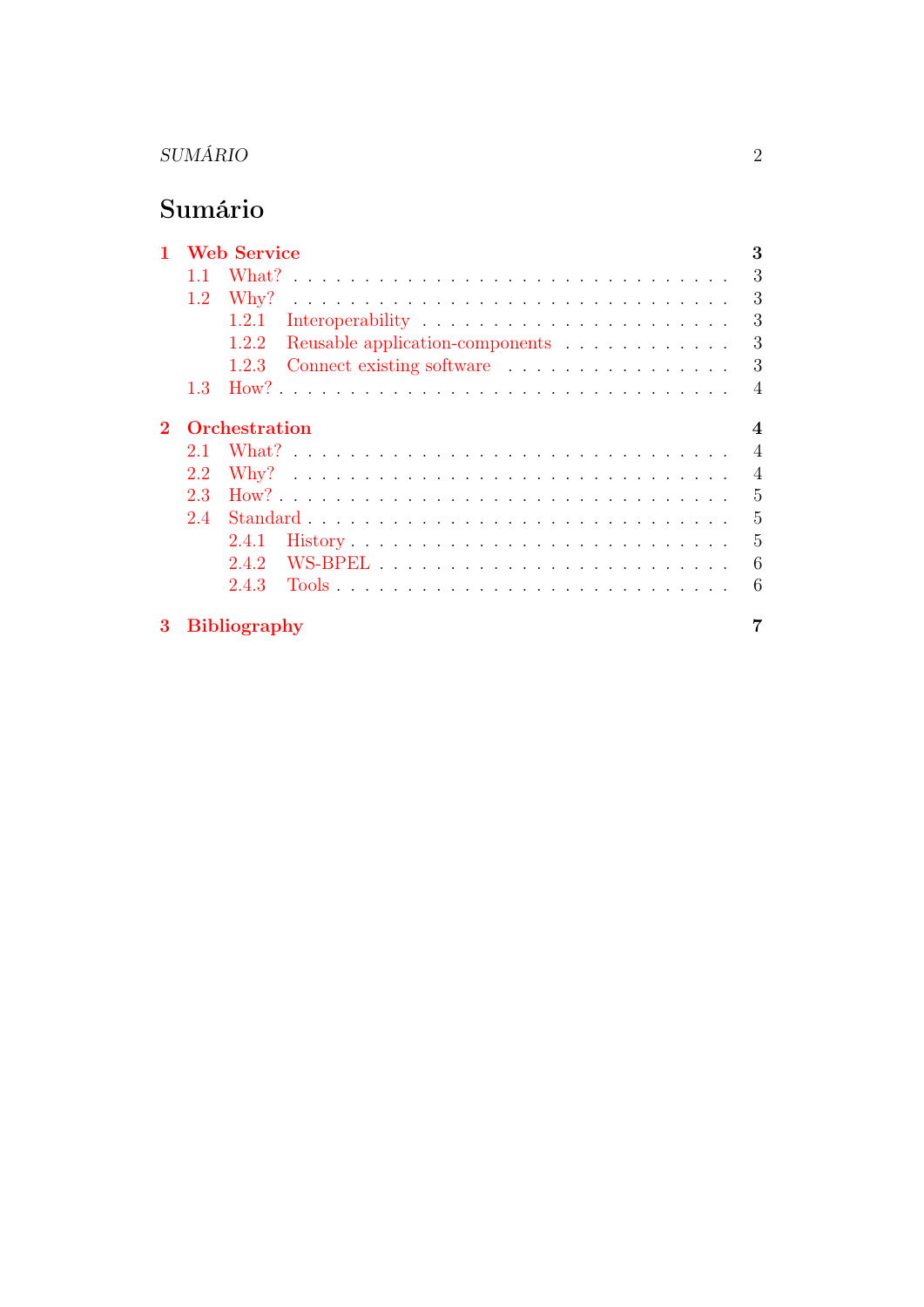# <span id="page-2-0"></span>1 Web Service

## <span id="page-2-1"></span>1.1 What?

- Web services are application components
- Web services communicate using open protocols
- Web services are self-contained and self-describing
- Web services can be discovered using NEDI
- Web services can be used by other applications
- XML is the basis for Web services

## <span id="page-2-2"></span>1.2 Why?

### <span id="page-2-3"></span>1.2.1 Interoperability

When all major platforms could access the Web using Web browsers, different platforms could interact. For these platforms to work together, Webapplications were developed.

Web-applications are simple applications that run on the web. These are built around the Web browser standards and can be used by any browser on any platform.

#### <span id="page-2-4"></span>1.2.2 Reusable application-components

There are things applications need very often. So why make these over and over again?

Web services can offer application-components like: currency conversion, weather reports, or even language translation as services.

### <span id="page-2-5"></span>1.2.3 Connect existing software

Web services can help to solve the interoperability problem by giving different applications a way to link their data.

With Web services you can exchange data between different applications and different platforms.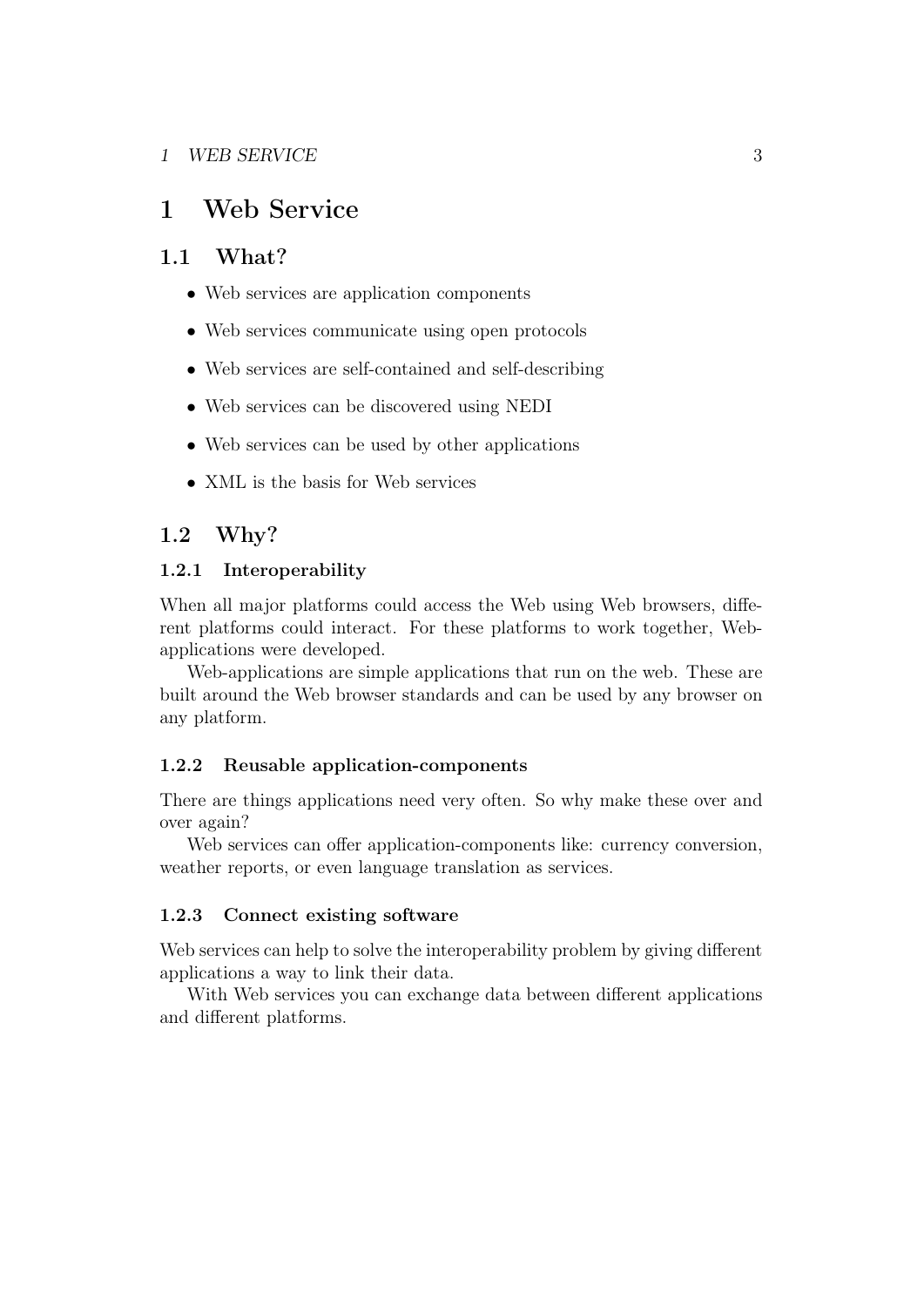## <span id="page-3-0"></span>1.3 How?

The basic Web services platform is  $XML + HTTP$ .

XML provides a language which can be used between different platforms and programming languages and still express complex messages and functions.

The HTTP protocol is the most used Internet protocol. Web services platform elements:

- SOAP (Simple Object Access Protocol)
- UDDI (Universal Description, Discovery and Integration)
- WSDL (Web Services Description Language)

# <span id="page-3-1"></span>2 Orchestration

## <span id="page-3-2"></span>2.1 What?

Orchestration describes how web services can interact with each other at the message level, including the business logic and execution order of the interactions. These interactions may span applications and/or organizations, and result in a long-lived, transactional, multi-step process model.

Orchestration is not defined as a W3C standard. It's standardized by OASIS. The co-chair of the Web Service Choreography working group of W3C (in 2005), Steve Ross-Talbot, said that "OASIS is a very different kind of organization. By contrast, it's much more vendor-led than the W3C. The W3C is responsible for all the core building blocks of the Web, for Web services and for the semantic Web. All the ancillary things you need to make Web services happen, such as management and orchestration, are in OASIS".

But the fact is that the industry is embracing orchestration as the way to specify, generate and control business process built upon web services. This was an initiative of IBM with Microsoft to develop a unified standard for Orchestration.

## <span id="page-3-3"></span>2.2 Why?

The principal motive is to embrace the use of web services and jump to the next level of the Internet. Depending basically on web services, the business process becomes interoperable and scalable. Besides, there's already a lot of open web services available to use, shortening the development time.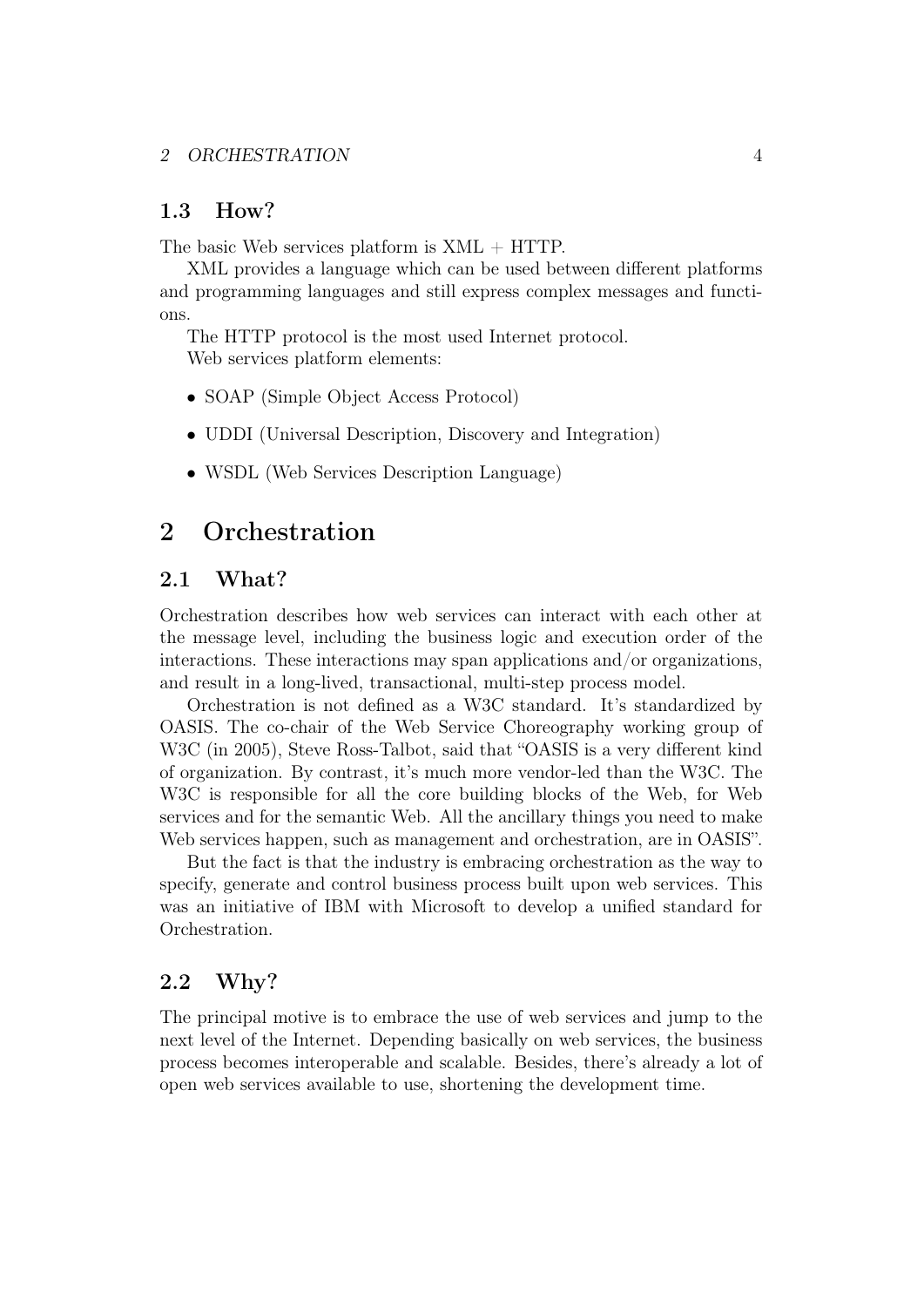## <span id="page-4-0"></span>2.3 How?

Using open standards to connect web services together. Basically, we first describes the orchestration through a XML document, then we generate an executable process from this file, and finally we execute the process. That's all.

# <span id="page-4-1"></span>2.4 Standard

## <span id="page-4-2"></span>2.4.1 History

Historically (2002), three standards arose from the cooperation between companies (e.g. IBM, Microsoft, Sun, BEA, and others) interested on the development of the Web:

BPEL4WS stands for "Business Process Execution Language for Web Services", the specification — called BPEL, for short — models the behavior of Web services in a business process interaction. It provides an XML-based grammar for describing the control logic required to coordinate Web services participating in a process flow. The WSDL interface defines the specific operations allowed, and BPEL defines how to sequence them.

WSCI is the Web Service Choreography Interface. It defines a collaboration extension to WSDL, describing only the observable behavior between Web services. It does not address the definition of executables business process as BPEL does. But choreography is not the theme of this seminar.

BPML the Business Process Management Language also incorporate WSCI support. BPML and WSCI share the same underlying process execution model, so developers can use WSCI to describe public interactions among business process and reserve PBML for developing private implementations.

In the beginning of 2003, all the companies supporting BPML discontinued it's support, migrating to BPEL4WS. It became a standard by OASIS, whom renamed the standard to WS-BPEL, the change was made to align with others Web Services standards.

Nowadays the main standard is still BPEL, with a lot of tools to deploy it's definition to executable process.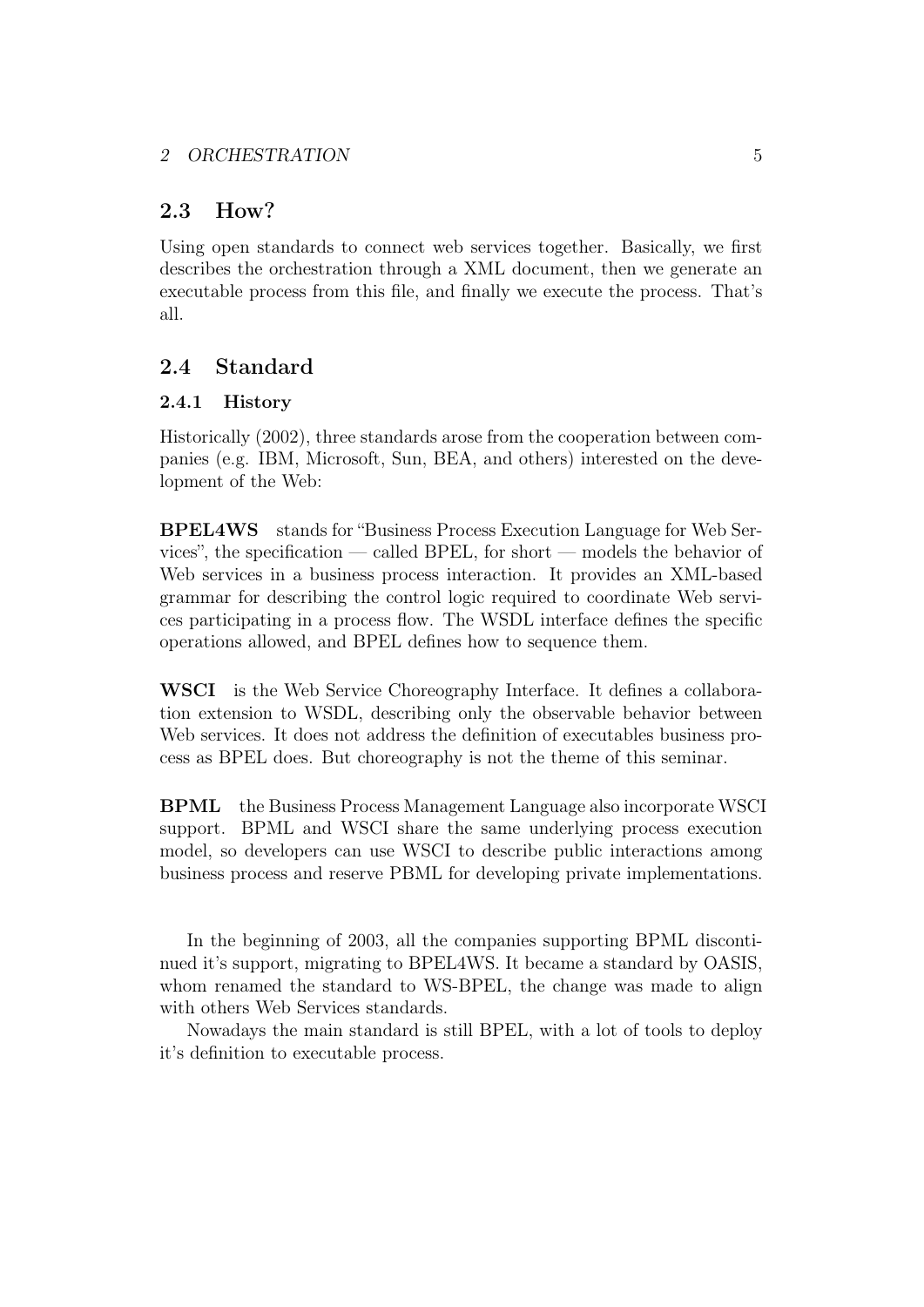### <span id="page-5-0"></span>2.4.2 WS-BPEL

Before telling how to use BPEL, we first have to define some therms:

- basic activity is an instruction that interacts with something external to the process itself. In a typical scenario, a BPEL executable process receives a message. Then it might invoke a series of services to gather additional data and subsequently respond to the requestor.
- structured activities manage the overall process flow, specifying the sequence for referenced Web services. These activities also support conditional looping and dynamic branching. They are essentially BPEL's underlying programming logic for BPEL.
	- variables identifies the specific data exchanged in a message flow. When a BPEL process receives a message, it populates the appropriate variable so that subsequent requests can access the data. Variables are used to manage data persistence across Web services requests.
	- partnerLink can be any service that the process invokes or any service that invokes the process. Each partnerLink maps to a specific role that it fulfills in the business process.
		- scope tag To group a set of activities in a single transaction, BPEL uses a scope tag. The tag signifies that the enclosed steps should either all complete or all fail. Within this scope, a developer can specify compensation handlers that the BPEL orchestration engine can invoke in case of error.

Now, with our commands well known, we can analyze an BPEL description example.

#### <span id="page-5-1"></span>2.4.3 Tools

Open Source The main open source project for BPEL is surely Apache ODE (Orchestration Director Engine), which executes as executable process.

Intalio Works is an application that helps you describe a BPEL orchestration, then it uses ODE to deploy the executable. Intalio is build on Eclipse.

Proprietary Oracle BPEL Process Manager are other graphical process creation tools for BPEL.